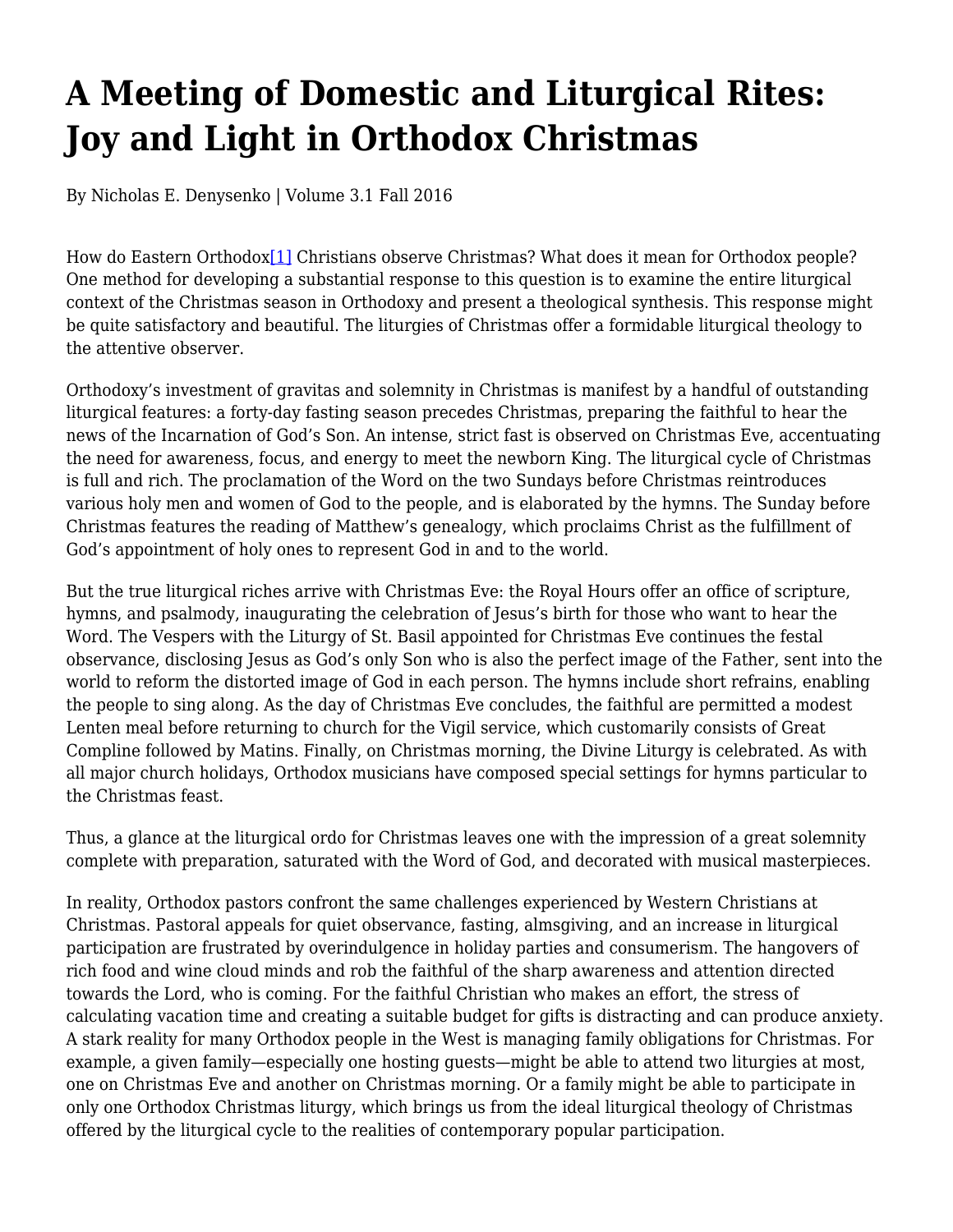As in the West, Orthodoxy boasts a joyful domestic observance of the feast that coheres with the height of the liturgical theology of Christmas. These domestic traditions are marked by regional accents, and for this essay I will refer to examples from the Ukrainian Orthodox tradition, which are highlighted by the Christmas Eve dinner and the tradition of caroling. Joy and light permeate both the liturgical and domestic observances of Christmas, and I will reflect on the relationship between the ideal liturgical theology of Christmas and that held by the people in their popular traditions.

#### *Orthodox Christmas: Christology and Exhortation in a Cosmic Celebration*

The hymns appointed for Orthodox Christmas reflect Greek patristic Christology and honor a cosmic celebration of Jesus's birth. The first hymn appointed for Vespers on Christmas Eve identifies Christ as the "Image of the Father" whose birth ends the separation of humanity from communion with God:[2]

Come, let us greatly rejoice in the Lord as we tell of this present mystery. The middle wall of partition has been destroyed; the flaming sword turns back, the cherubim withdraw from the tree of life, and I partake of the delight of Paradise from which I was cast out through disobedience. For the express Image of the Father, the Imprint of His eternity, takes the form of a servant, and without undergoing change He comes forth from a Mother who knew not wedlock. . . . Unto Him let us cry aloud: God born of a virgin, have mercy upon us.

The hymn opening Vespers exhorts the people to be joyful: God is in their midst, and God has restored the communion lost through sin by taking on the form of a servant. The hymn blends the elements of exhortation, wonder, and paradox: the true God becomes a servant, and true to the Greek Christological tradition, God relinquishes none of God's divine nature but assumes the human condition in need of divine mercy. The hymns appointed for the feast tend to return to the Christology of late antique Christianity, referring to the revelation of a Christ who is "Light of Light, Brightness of the Father."[3] This act of God requires an appropriate response from the faithful, and in addition to joy, the Christian community is obliged to offer God a gift: $[4]$ 

What shall we offer Thee, O Christ, who for our sakes hast appeared on earth as man? Every creature made by Thee offers Thee thanks. The angels offer Thee a hymn; the heavens a star; the Magi, gifts; the shepherds, their wonder; the earth, its cave; the wilderness, the manger; and we offer Thee a virgin Mother. O pre-eternal God, have mercy on us.

The genius of this particular hymn lies in the layers it creates for gift-giving. The hymn identifies Christ as the gift given for humanity ("who for our sakes" has appeared). But the opening verse challenges the liturgical participants to consider their responses to God's gift of Christ, with the expectation that our response will be to offer our own gift. What, then, are the faithful to offer in exchange for Christ? The hymn offers examples from the gospel narratives of Christmas, referring to creation's accommodations for Christ. The possibilities for practical reflection are almost inexhaustible here. One could certainly begin with the implications of offering God a "virgin mother," an opportunity to reflect on Mary's humility, suffering, and service through participating in God's plan to dwell among us in Christ. Parishes can use this hymn as a tool for reflection for the ordinary person in the pew who is concerned about fulfilling obligations by assembling a gift list for family and friends. Christian faithful are called to participate in a gift-exchange with God, one which is regularly practiced in the Eucharistic Liturgy. Even tepid participation in the Christmas liturgy can awaken the spiritual senses in such a way that the season inspires the faithful to think about how the gift that they offer to God in thanksgiving for Christ might permeate the gifts that they offer one another with Christmas carols and egg nog in front of the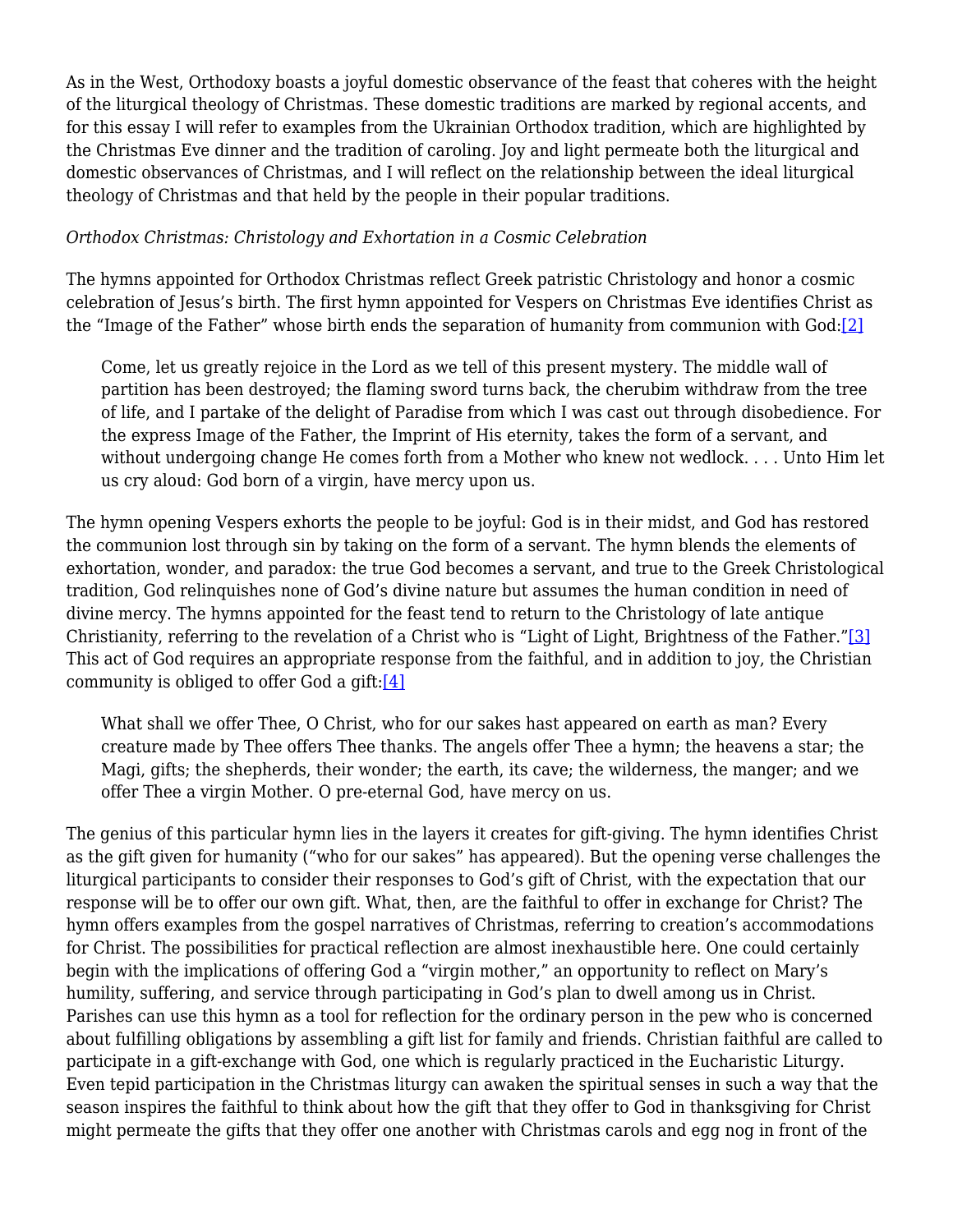tree.

# *The People's Theology in Domestic Gatherings*

The theological possibilities that I have presented above should be challenged by reality: what happens if there are few present to hear the exhortations of this hymn? How can the invitation to share in the life of God and respond by becoming a giver of gifts reach those for whom Christmas is primarily a domestic celebration? Having established that this is a reality for Orthodox Christianity, I will conclude this essay by pointing to examples of the "people's faith"—festal traditions that have emerged alongside the liturgical and that offer pastors some relief by demonstrating that the inner message of Christmas is reaching the people who are at home.

Many Orthodox and Greco-Catholic Ukrainians, Slovaks, and Carpatho-Rusyns continue to observe the domestic traditions of the holy supper ("свята вечера"), which would presumably take place before the Vigil of Christmas Eve.[5] The holy supper originated as an agrarian feast of the winter solstice, where families would mark the winter solstice with a feast and perform domestic rituals including religious rites seeking protection from evil spirits and fierce beasts that might threaten the security of the family's home. After the Christianization of this region, the domestic ritual took on a Christian note, and the evening ritual became a solemn meal honoring the birth of the Savior. The details of the meal constitute a paradox, since Christmas Eve is a strict fast. The foods prepared for the meal adhere to the fundamental fasting rules, but there is often an abundance of food, including fish and dumplings. The environment is festive, more the inauguration of the celebration that reaches its peak on Christmas Day itself.

The Ukrainian tradition literally has hundreds of carols, and dozens of variations on each of them. My presentation does not do justice to the wealth and depth of this tradition, but I offer examples from popular carols to show how the domestic tradition echoes the liturgical by expressing the theology of the feast through vivid imagination.

One of the most popular carols sung by the people, often by memory, is titled "Бог предвічний" ("The Pre-eternal God"). This carol is quite short, so we can present a translation of the entire text:[6]

The pre-eternal God is born! Today he has come from heaven, to save and comfort his people, and is glad! (repeated) He is born in Bethlehem! The Messiah, our Christ and our God for us all, is born for us! (repeated) Let us sing: glory to God! Give honor to the Son of God and our Savior, give him worship! (repeated)

This simple carol has traditional characteristics of a folk song, with the catchy refrains. The brevity of the text suggests simplicity, evident in the exhortations to sing and render glory to the Son of God. The text draws from the attributes of God iterated in numerous liturgical texts by describing God as "before eternity" (предвічний). Including this sophisticated word in a simple carol is to invite ordinary people to wonder at the mystery of the Incarnation. In other words, quotidian forms of poetry, verse, and song find new ways of communicating the inner message of Christmas to people in domestic settings.[7]

Another popular carol from the Ukrainian tradition, <u>"На йорданській річці"</u> ("At the River Jordan"), imagines Mary, the Mother of God, bathing Jesus in the Jordan before placing him in the manger.[8] The carol reprises episodes from the Gospel narratives, retelling them in folk motifs. After Mary bathes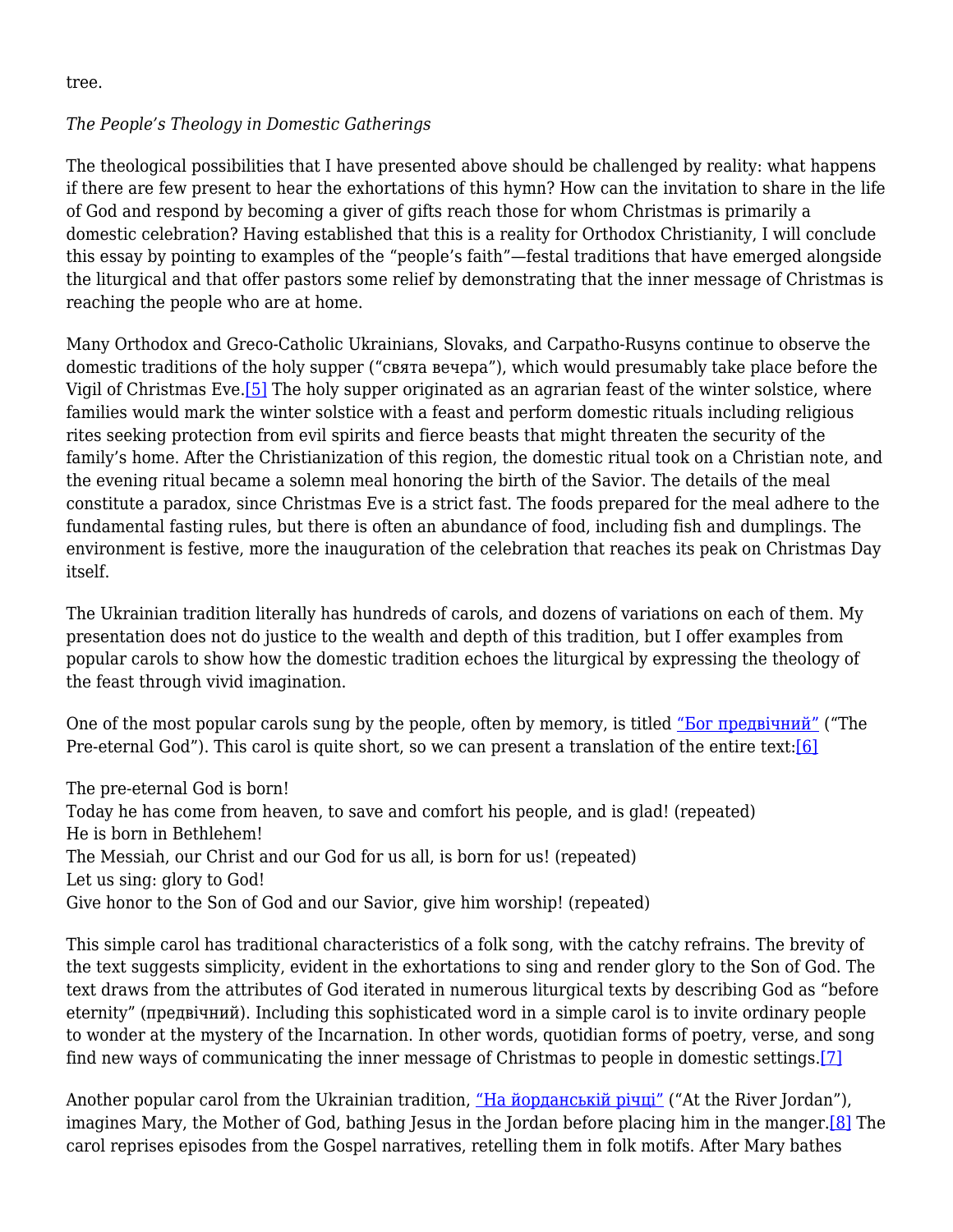Jesus in the Jordan, she wraps him in silk and places him in a manger near gray oxen, who come and breathe on him. Jesus is then placed on an altar, where three angels are flying nearby, with all of the Cherubim singing. Then, the Three Kings come, and they name Jesus, anoint him with myrrh, and give him flowers.

The imagery of the carol is remarkable. Creation stands in wonder at the birth of Jesus, and we all are reminded that this is the God whom the angels and Cherubim praise in song. The carol has strong Eucharistic overtones (with the altar references) while also prefiguring Jesus's death and burial. These themes are neither original nor particularly remarkable, as the Nativity narratives themselves echo the primary story of Jesus's Pascha, but it is the retelling of the story through simple folk motifs and actions without losing the sophistication of the Christmas message itself that is remarkable. The carols impart the same Christology and soteriology expressed by the liturgical hymns, with a different use of images.

# *Conclusion*

Orthodox Christians face the same challenges as the rest of the Christian world with Christmas. The social and domestic demands of the season can drain people of energy, and the reality is that many people will not experience the riches offered through engaging in the complete liturgical cycle. Christmas observance has a strong domestic dimension in the East, and while the forms of that observance differ from their liturgical counterparts, the two are not at odds with one another. Both the liturgical and domestic observances of Christmas express joy and wonder that the God who was before the ages would come and dwell among us, call upon all of creation to come and worship him, and offer God a gift in response to the most precious pearl. The power of the domestic tradition of Christmas should be a source of joy for pastors, because the people have found their own way of honoring the only Son of God that reflects the richness of the liturgical tradition.

[At press time, a rendering of "Бог предвічний" was available on YouTube here and a rendering of "Ha йорданській річці" was available on YouTube here.]



*Nicholas E. Denysenko is Associate Professor of Theological Studies and Director of the Huffington Ecumenical Institute at Loyola Marymount University in Los Angeles. A graduate of St. Vladimir's Orthodox Theological Seminary (MDiv, 2000) and The Catholic University of America (PhD, 2008), Denysenko specializes in liturgical theology and Orthodox Christianity. His books include* The Blessing of Waters and Epiphany *(Ashgate, 2012),* Chrismation: A Primer for Catholics *(Liturgical Press, 2014), and* Liturgical Reform After Vatican II: The Impact on Eastern

Orthodoxy *(Fortress, 2015). He is a deacon of the Orthodox Church in America, Diocese of the West, since 2003.* 

# FOOTNOTES

[1] The liturgical and musical practices which I discuss here as "Orthodox" are relevant both to Christians of the Eastern Orthodox Church and to Catholics of the Byzantine Rite.

[2] *The Festal Menaion*, trans. Kallistos Ware and Mother Mary (South Canaan, PA: St. Tikhon's Seminary Press, 1990), 253.